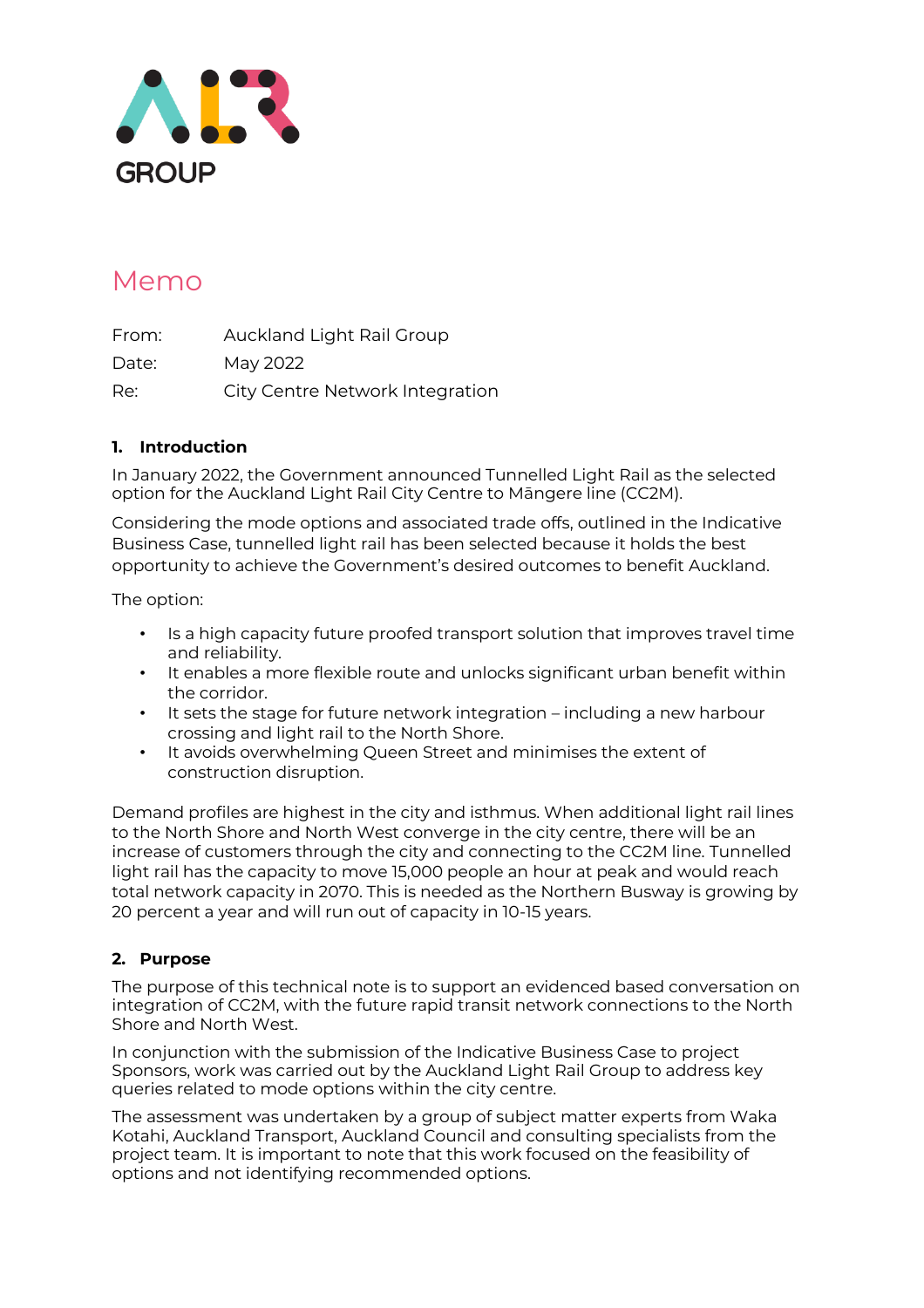

## **3. Summary of Findings**

The following answers to key queries have been identified and summarised below:

#### **Question 1 - Could the combined North Shore, North West and CC2M passenger demand through the city centre be met by using surface light rail?**

No. This was considered in two parts, could a single light rail line accommodate the combined demand, and secondly, could the central city cope with two light rail lines.

Whilst physically possible to provide a second surface route in the central city, the operational constraints and unacceptable impacts on the wider transport network mean the theoretical capacity of a second route cannot be realised, and future demand not met.

The Indicative Business Case identified a surface light rail option with sufficient capacity for forecast demand generated within the corridor.

Light rail demand within the city centre is forecast to increase significantly (+68%) when the corridor expands to the North Shore and the North West. To meet the network demands, the length of each light rail train requires a 24m increase in length (from 66m to 90m). Headways on the approaching lines (North West and CC2M) also needs to increase, to one train every three minutes during the peak periods.

Combining the two lines (North Shore and North West) with CC2M through the city centre results in a 90m long train every 90 seconds. This high frequency creates bottlenecks within the corridor that could delay light rail vehicles by up to 25 minutes, as it travels between midtown and Wynyard Quarter, whilst also accommodating pedestrians and city centre buses. This level of delay reduces the effective peak period capacity by 48%.

Therefore it was concluded that network expansion through a single surface line within the city centre is not viable, as it will not meet key customer and capacity outcomes.

#### **Question 2 - Does a city centre tunnel have flexibility to connect to either a future tunnel or bridge option, to cross the Waitematā Harbour?**

Yes. A tunnelled light rail route through the city centre is compatible with either a future tunnel or bridge crossing of the Waitematā Harbour in the future.

Until the exact route of an option is known, it is difficult to provide an exact design interface with a future Waitematā Harbour crossing (that's form is yet to be confirmed). However sufficient analysis was able to be carried out, to give confidence that there is an engineering solution that makes it possible to link the project (whether at the surface, or in a tunnel) with either a new tunnel or a bridge across the harbour.